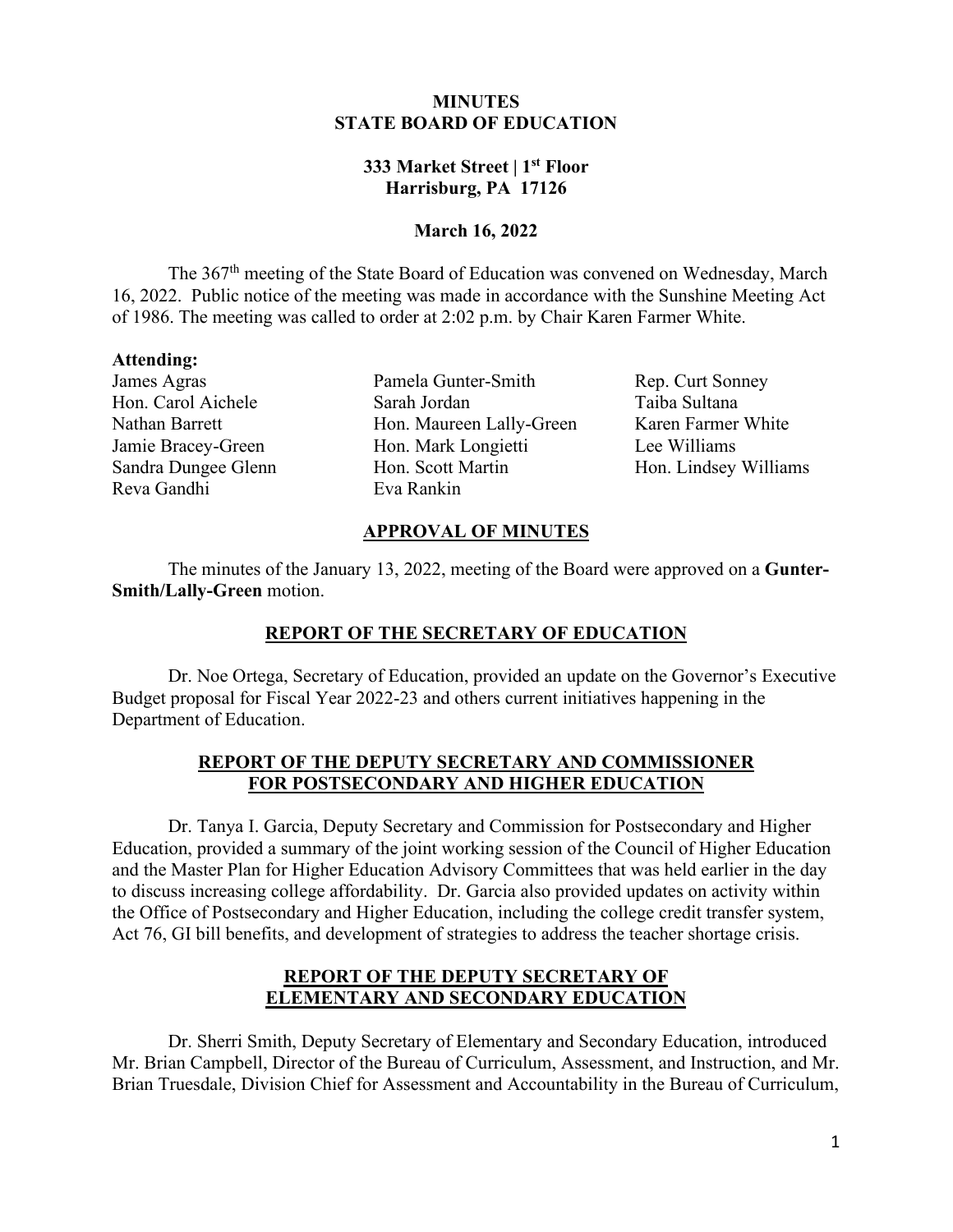Assessment, and Instruction. Mr. Campbell and Mr. Truesdale presented a report on state assessment results and participation in state assessments for the 2020-21 school year.

# **REPORT OF THE PROFESSIONAL STANDARDS AND PRACTICES COMMISSION**

Dr. Nicole Hill, member of the Professional Standards and Practices Commission (PSPC) and ex-officio member of the State Board of Education, and Ms. Sarah DiRito, Assistant Chief Counsel with the Office of Chief Counsel (OCC), presented a joint report on the following topics:

## **PSPC Year in Review**

The PSPC is preparing its annual report for 2021, which will be presented to the Governor, General Assembly, State Board of Education, and the public as required by the Educator Discipline Act. The report will contain a summary of all disciplinary actions taken during the calendar year. Preliminarily, the total number of cases filed with the PSPC in 2021 was 169 and the total number of matters adjudicated was 154. The annual report will contain additional information regarding these adjudications, including the grounds for discipline.

#### **Pennsylvania Model Code of Ethics for Educators**

The PSPC recently adopted and published the Pennsylvania Model Code of Ethics for Educators (PMCEE) as a Statement of Policy. The PSPC has begun to incorporate the PMCEE into its existing outreach programs. The PMCEE also will serve as the guiding document for the new requirements for instruction and training in professional ethics established in the Board's recently-approved final amendments to Chapter 49. The Commission is working to identify resources aligned to the PMCEE to assist school entities and educator preparation programs in meeting the new training requirement.

#### **OCC Year in Review**

The Office of Chief Counsel (OCC) is responsible for the intake, review, and prosecution of educator misconduct complaints and brings those complaints that become disciplinary cases before the PSPC for the imposition of disciplinary action. In 2021, the OCC initiated or received 467 educator misconduct complaints and closed approximately 853 complaints, including the 154 adjudicated by the PSPC in 2021. Currently, the OCC has 1,454 open educator misconduct complaints pertaining to 1,233 distinct educators. So far, in 2022, the OCC has received 85 complaints and the OCC has resolved 127 complaints.

#### **PUBLIC COMMENT**

There were no public comments.